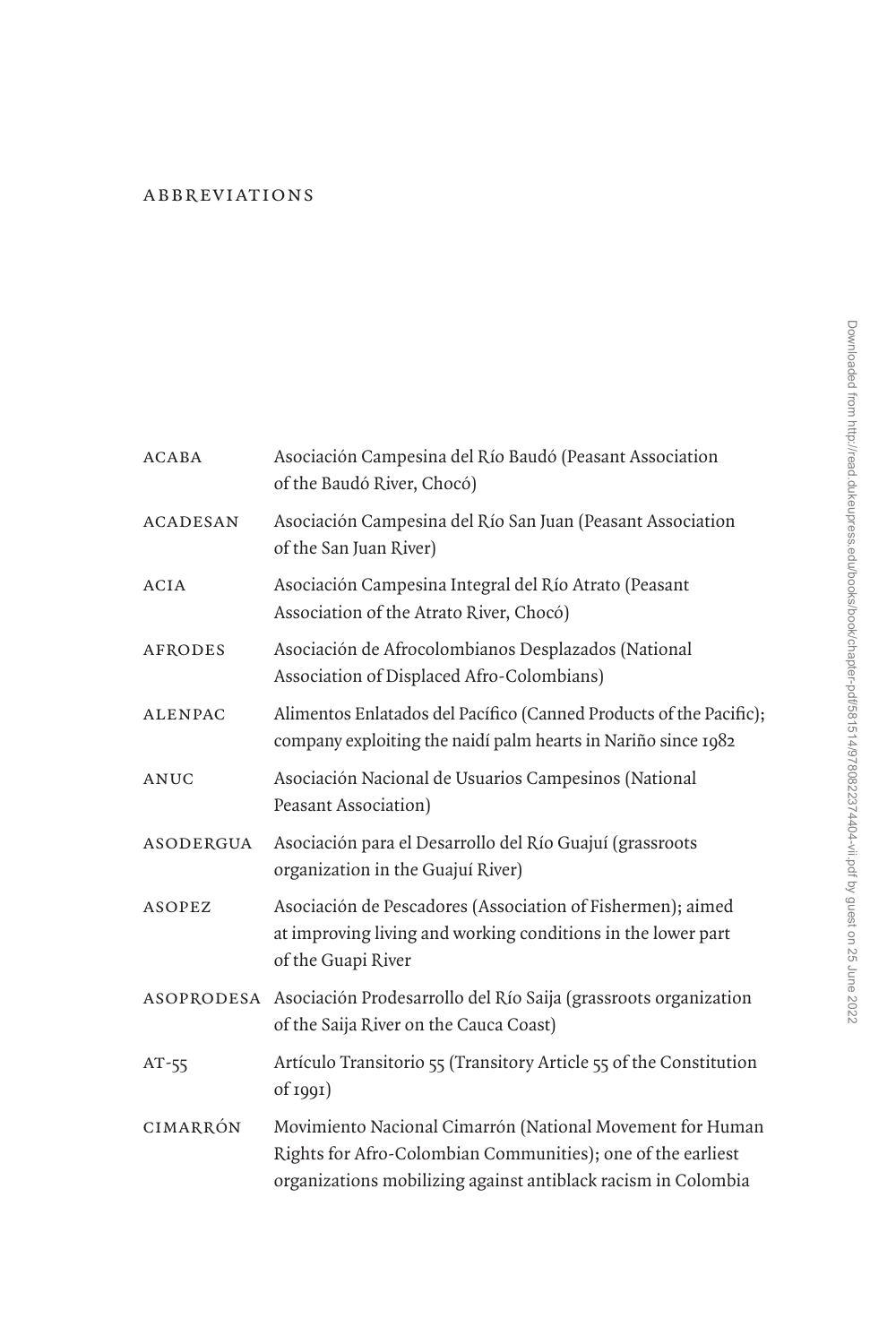| COADEPAL      | Cooperativa Agrícola del Pacífico (Agricultural Cooperative<br>of the Pacific); a state program established by INCORA in the<br>mid-1960s on the Pacific Coast mainly to promote the commer-<br>cialization of coconut                                                                                                                 |
|---------------|----------------------------------------------------------------------------------------------------------------------------------------------------------------------------------------------------------------------------------------------------------------------------------------------------------------------------------------|
| COCOCAUCA     | Coordinación de Comunidades Negras de la Costa Pacífica<br>del Cauca (Coordination of Black Communities on the Cauca<br>Coast); the first regional organization on the Cauca Coast with<br>an ethnic-territorial discourse that aims at coordinating the<br>struggles of black communities there; born in 1993                         |
| FARC          | Fuerzas Armadas Revolucionarias de Colombia (Revolution-<br>ary Armed Forces of Colombia); the largest and most powerful<br>guerrilla movement in the country                                                                                                                                                                          |
| FEDEPALMA     | Federación Nacional de Cultivadores de Palma de Aceite<br>(National Federation of Oil Palm Growers)                                                                                                                                                                                                                                    |
| GEF           | Global Environment Facility; a product of the Río Summit 1992,<br>set up by the United Nations Environment Program UNEP to<br>support, among other things, environmentally sustainable<br>development projects; one of its first operations was the Project<br>for the Conservation of Biodiversity in the Colombian Pacific<br>Region |
| ICANH         | Instituto Colombiano de Antropología e Historia (Colombian<br>Institute of Anthropology and History)                                                                                                                                                                                                                                   |
| IGAC          | Instituto Geográfico Agustín Codazzi (Colombia's National<br>Geographic Institute)                                                                                                                                                                                                                                                     |
| <b>IIAP</b>   | Instituto de Investigaciones Ambientales del Pacífico (Institute<br>of Environmental Research for the Pacific Coast)                                                                                                                                                                                                                   |
| INCODER       | Instituto Colombiano de Desarrollo Rural (Colombian Institute<br>of Rural Development); the state agency that replaced INCORA<br>in 2003 and has since been in charge of executing agricultural<br>policies and overseeing land tenure                                                                                                 |
| <b>INCORA</b> | Instituto Colombiano de Reforma Agraria (Colombian Institute<br>of Agrarian Reform); the government agency responsible for<br>all aspects of collective land titling in the Pacific Coast region<br>until 2003, when it was dissolved and replaced by INCODER, the<br>Colombian Institute of Rural Development                         |